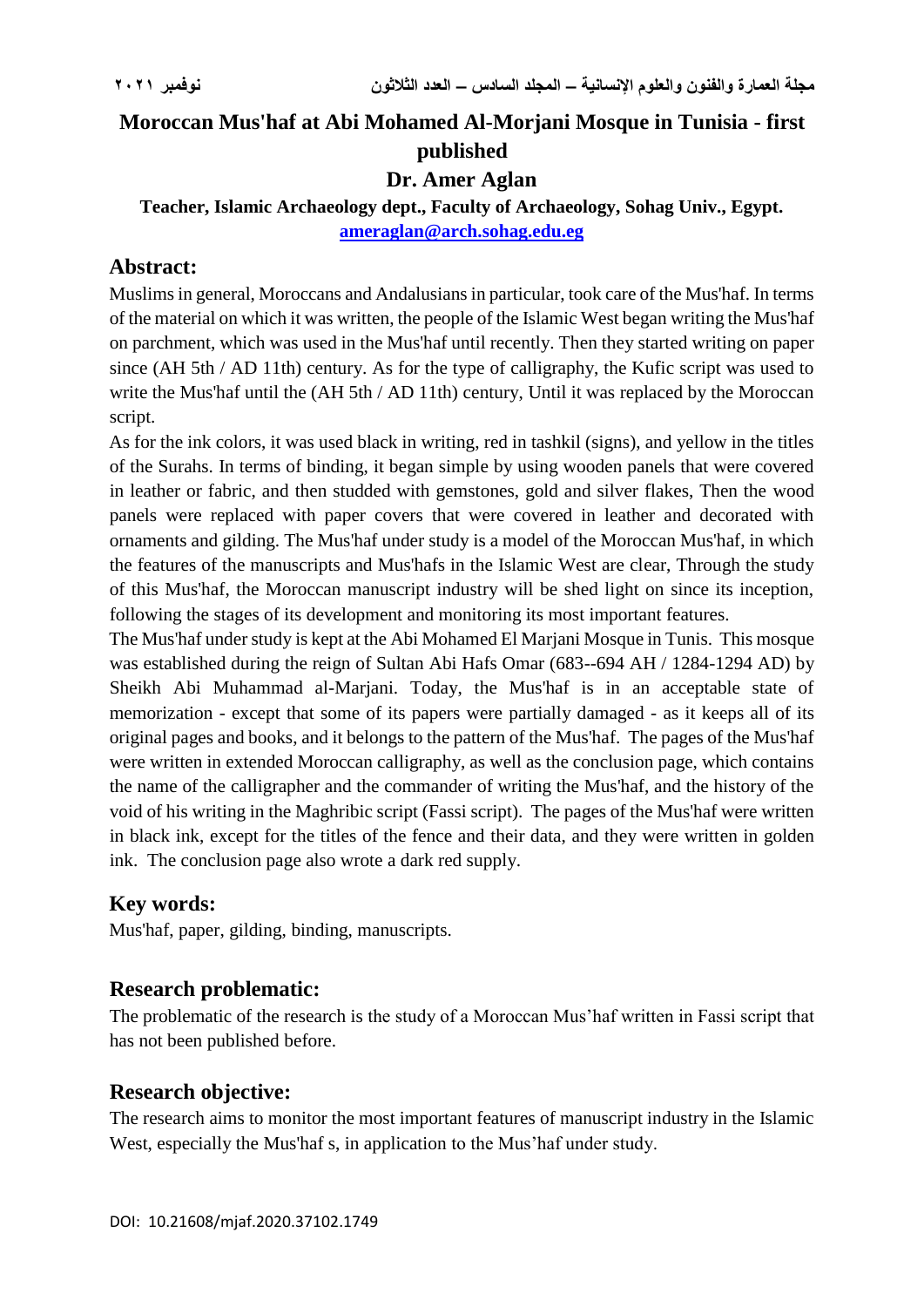#### **The research importance:**

A Moroccan Mus'haf is being published for the first time.

- Shedding light on the manuscript industry in the Islamic West, by studying paper, type of calligraphy, textures, gilding, and binding.

### **Research Methodology:**

The historical method was used to trace the stages of manuscript manufacturing in the Islamic West from the conquest until the century (12 AH / 18 AD). The descriptive method was also used in an accurate scientific description of the Mus'haf. He followed the analytical method in analyzing all the elements and components of the Mus'haf under study.

# **Research framework:**

Time frame: the century (12th AH / 18AD), spatial frame: the countries of the Islamic West. The place where the Mus'haf is kept:

The Mus'haf in question is preserved in the Abu Muhammad al-Marjani mosque in Tunis. This mosque was established during the reign of Sultan Abu Hafs Umar (683–694 AH / 1284–1294 AD) by Sheikh Abu Muhammad al-Marjani. The Mus'haf is preserved in a wooden box, and at the top of the box is a place for the Mus'haf to be placed on during reading, and it becomes like a reciter's chair.

# **General description of the Mus'haf:**

The Mus'haf today is in an acceptable condition of preservation - except that some of its papers were partially damaged - as all of its original pages are kept. It measures 41 cm in length and 29 cm in width. That is a type of Mus'haf in which the page's height exceeds its width, as the Noble Mus'haf has taken three forms in its external appearance: a shape close to the square. It is a form that tends to extend crosswise, meaning that the height of its page is less than its width. It has been known by historians of Islamic art as "the Mus'haf of horizontal form," or "the Mus'haf in the form of a ship," or "Italian form", and the third form in which the height is longer than the width, hence it is known as the "vertical Quran" or "the French form." This last form is the familiar form in all books before and after Islam, and it is still common until the present time. The Islamic West is almost unique in taking the book in size close to the square in the 6 century AH / 12AD CE, but soon the book returned to its natural form in Andalusia, and in Morocco, the square size of the book remained in circulation, but within a narrow scope until the century (13 AH / 19 AD). The measurement of the pages of this Mus'haf reveals that the superior ratio is followed in the beauty of the rectangle, in which the width is two-thirds of the length.

# **Mus'haf Pages:**

After the Muslims first tried writing on various subjects, they inclined to slavery, and the early companions had an opinion on that, emanating from a religious perspective, as they unanimously agreed to write the Qur'an on parchment due to its longevity and availability at that time. parchment was produced from animal skinn, especially the skins of small animals. In the Islamic West, parchment was first used as a writing material, as rare manuscripts dated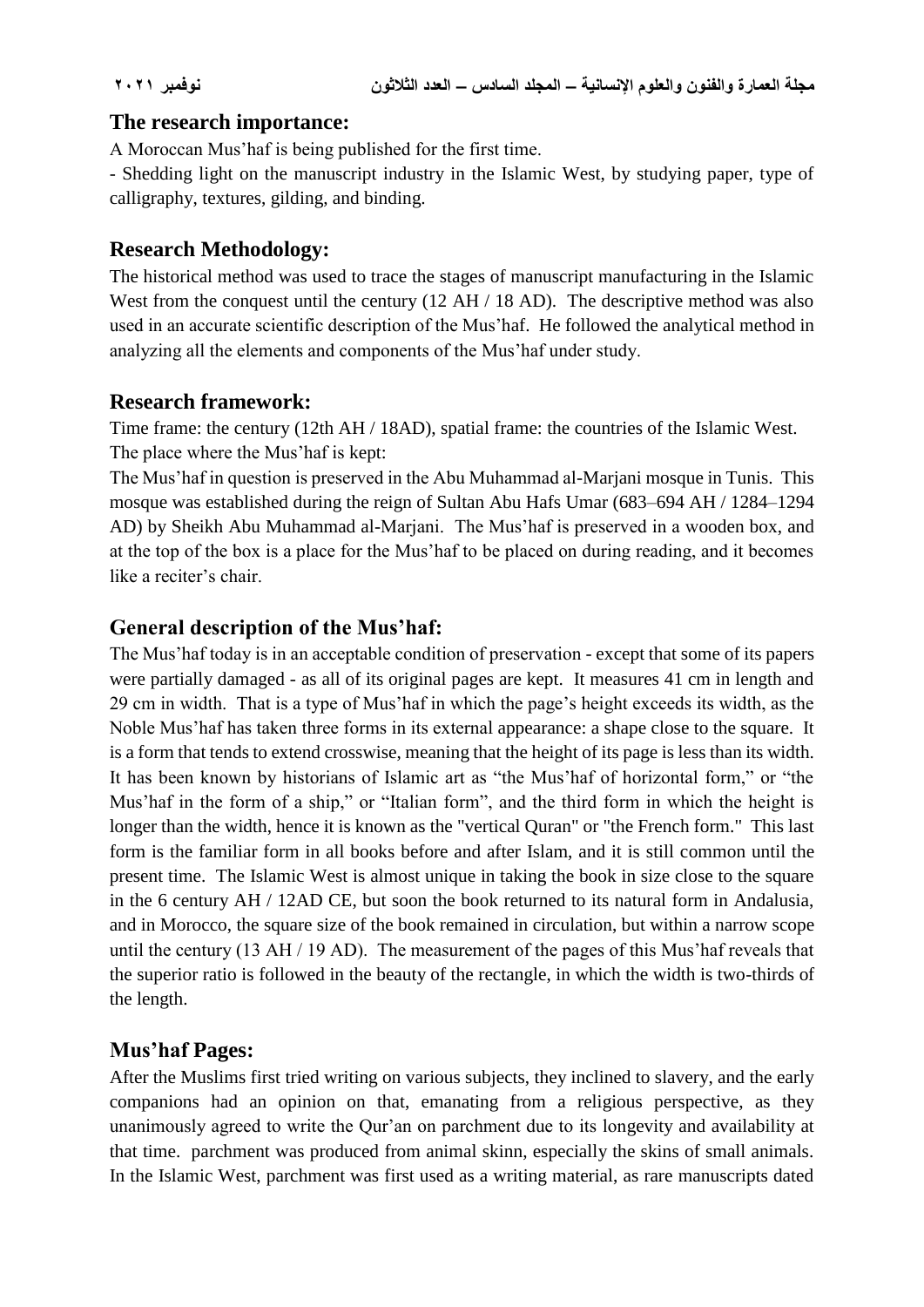back to the first centuries of the Hijra were written on goat parchment or deer, especially Mus'hafs, and the royal bureaus in Andalusia dominated the writing on parchment horses, for the sake of pens. In Ifriqiya, parchment remained for a long time the only way to restrict writing. And the parchment industry in Africa and Morocco in general continued to grow and flourish for a long time, and although paper replaced parchment since the 5th century AH / 11AD CE, it nevertheless remained used in writing in the Islamic West, while we find that it ceased to be used in the East. Al-Qalqashandi (d.: 821 AH / 1418 AD) noticed that the Moroccans of his era were still writing the noble Mus'haf s on parchment in order to stay preserved for a long time. As for the instruments and contracts, they continued to write on flogging until the thirteenth century AH.

In view of the defects of parchment, they began to use other materials such as Egyptian papyrus, which took the place of expensive parchment. The manufacture of paper in the Islamic state remained a purely Egyptian industry (papyrus or paper) throughout the first century and early of the second century of migration, until the Chinese (opaque) paper took a place next to it, but it was not considered a competitor to papyrus until the middle of the century (5 AH / 11AD), then the Maghreb countries imported from Egypt Egyptian paper or papyrus paper. In most cases, papyrus was not used in Andalusia and the like, where you do not know - until now - a reference to that by decoumented sources.

Since the Muslims learned to manufacture paper from the Chinese in (134 AH / 746AD), paper slowly began to replace parchment, and the manufacture of parchment and papyrus had stopped. Since then, the emergence of paper has effectively contributed to the flourishing of the authoring and writing movement due to the ease of circulation of the paper manuscript among people, the ease of its manufacture locally, the abundance of raw materials from which it was made, and its low cost. The Muslims developed the paper industry, and Islamic factories produced excellent types of it. This facilitated the production of books in a way that did not exist before the Islamic era.

In the Islamic West, the shift to the use of paper was late, as parchment remained the material used for writing until the 5th century AH / 11AD CE. Indeed, Moroccan Mus'haf s continued to be written on parchment - as previously mentioned - but this did not prevent the use of paper in the West. Islam has been alongside parchment since the 3rd century AH / 9th AD. It is likely that the first appearance of the kaghad in the lower Maghreb was during the era of the Aghlabids, i.e. the middle of the century (3 AH / 9 AD). It is noticeable that the kaghad industry reached in Kairouan and in the city of Tunis a faraway in sophistication and perfection. By the second half of the century (AH 4th / AD 10th), papermaking had spread to North Africa. In Tunisia, Tlemcen, Ceuta and Fez.

After the paper is made, it is underlined, ready to be written on. There is no doubt that lining is a very important part of producing the page, as it contributes to the realization of the "aesthetic vision" of the text, which the manuscript maker tends to create through an aesthetic arrangement. Underline is the sum of the lines drawn on the page; To define and direct the space allocated for writing. The lines on the paper are organized by the ruler, which is a board on which threads are affixed to the number of lines required, and they coordinated between them so that they are of equal dimensions, then put on top of the paper in question, and press it - by hand - until the lines affixed to the ruler are drawn on it.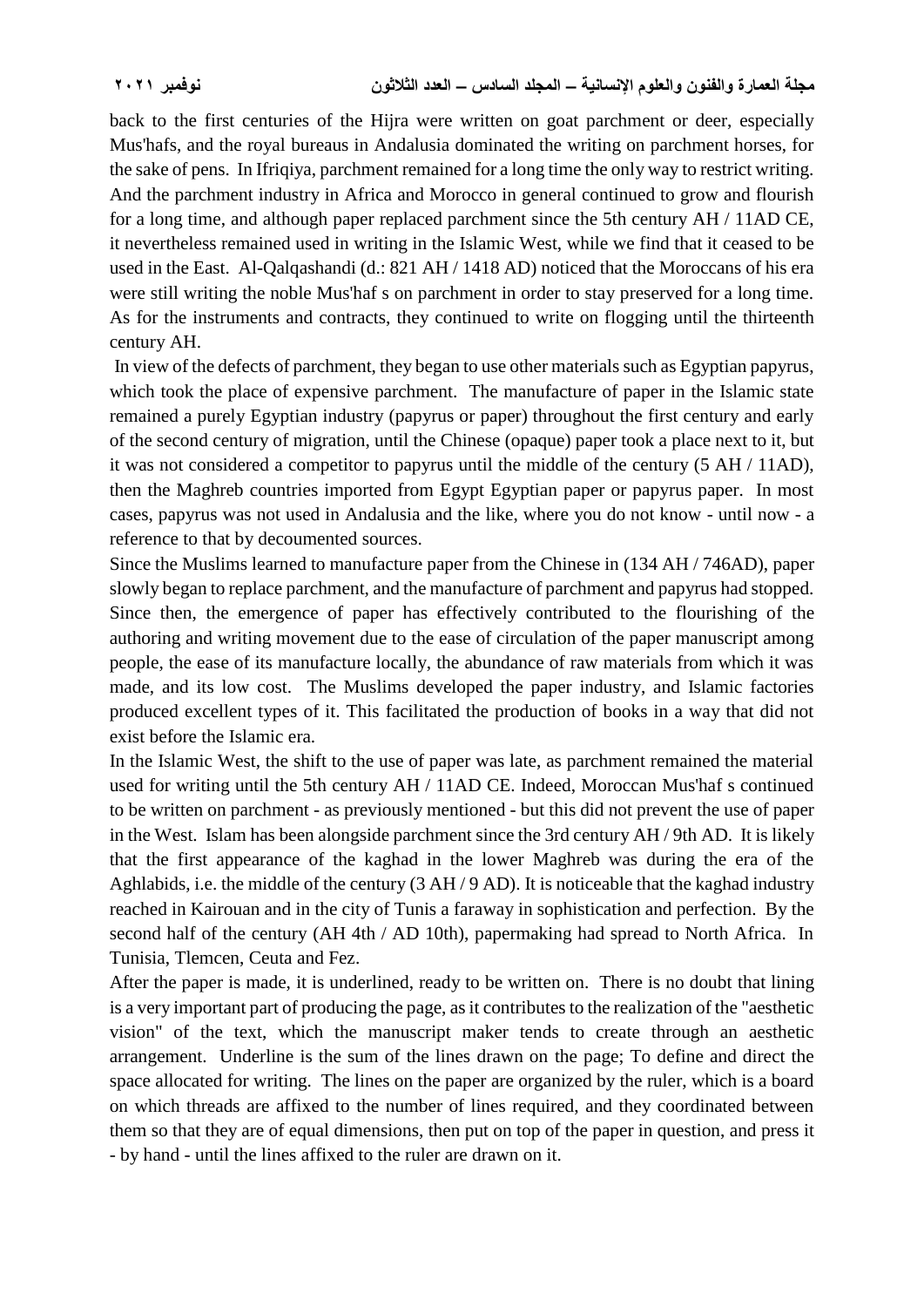# **Opening page:**

The first page of the Mus'haf began with the Basmalah and the prayer on the Prophet in two lines with the wording "In the Name of God, the Most Gracious, the Most Merciful, and may God bless our Master and Mawlana Muhammad," then Surat Al-Fatiha, and the title of Surat Al-Baqarah. Al-Muzouq took care of the titles of the surahs al-Fatihah and al-Baqara mentioned on that page, as he placed each of them inside a rectangular frame in golden color surrounded by a second golden frame as well. Four frame. The corners of the outer frame are adorned with three small circles in each corner (two circles topped by a circle), two of them in green and the third in red. As for the left side of the outer frame, it is connected by a circular bowl. On the inside, it is decorated with Arabic pattern motifs executed in golden, red and green colors.

#### **The last two pages of the Mus'haf:**

The recto of the last two pages contained surahs al-Falaq and al-Nas, and in it al-Mazuq added some vegetal motifs at the end of each surah. As for the left page, which is the last in the Mus'haf, it contained the name of the scribe who wrote the Mus'haf and the supplication for it in ten lines.

#### **The rest of the pages of the Mus'haf:**

The rest of the pages of the Mus'haf are empty of decoration except for the breaks of the verses. As for the ruler of the Mus'haf, each page contained thirteen lines. This number of lines per page does not agree with the preferred ratio of the number of lines in the page of the Noble Mus'haf, which is fifteen lines, although the pages contain large white margins surrounding the lines of writing, the breadth of about 9 cm from the bottom, and 3 cm from the top.

The goal of underlining, as known, is to regulate handwriting to prevent overlapping and warping. In the beginning, there was no fixed rate for the number of lines per page, so the number of lines varies from page to page in a single manuscript, and this is likely due to the fact that the scribes did not first line the writing papers before the transcription or the writing papers themselves were of different size, or that the lining was not in large manuscripts containing several volumes, or in large-sized Mus'haf s. It is up to the scribe and according to his writing style. If he sets himself a specific plan and adheres to it in writing from beginning to end, the number of lines in each page of the manuscript will be one, and if he does not start with a fixed plan, he will write lines on one page other than the lines of the next page. The lines are written on the front and back of the paper, without page numbering or "comments". The copyist of the Mus'haf followed the approach of calligraphers and copyists

The first four centuries of the Hijra, as the manuscripts were not subjected to any kind of numbering in that period, and in order not to disturb their order or to mix up the reader, they began since the fifth century AH to write the first word of each paper in the foot of the paper that precedes it under the last word of the last line, which is known as feedback. After that the foliation and pagination began.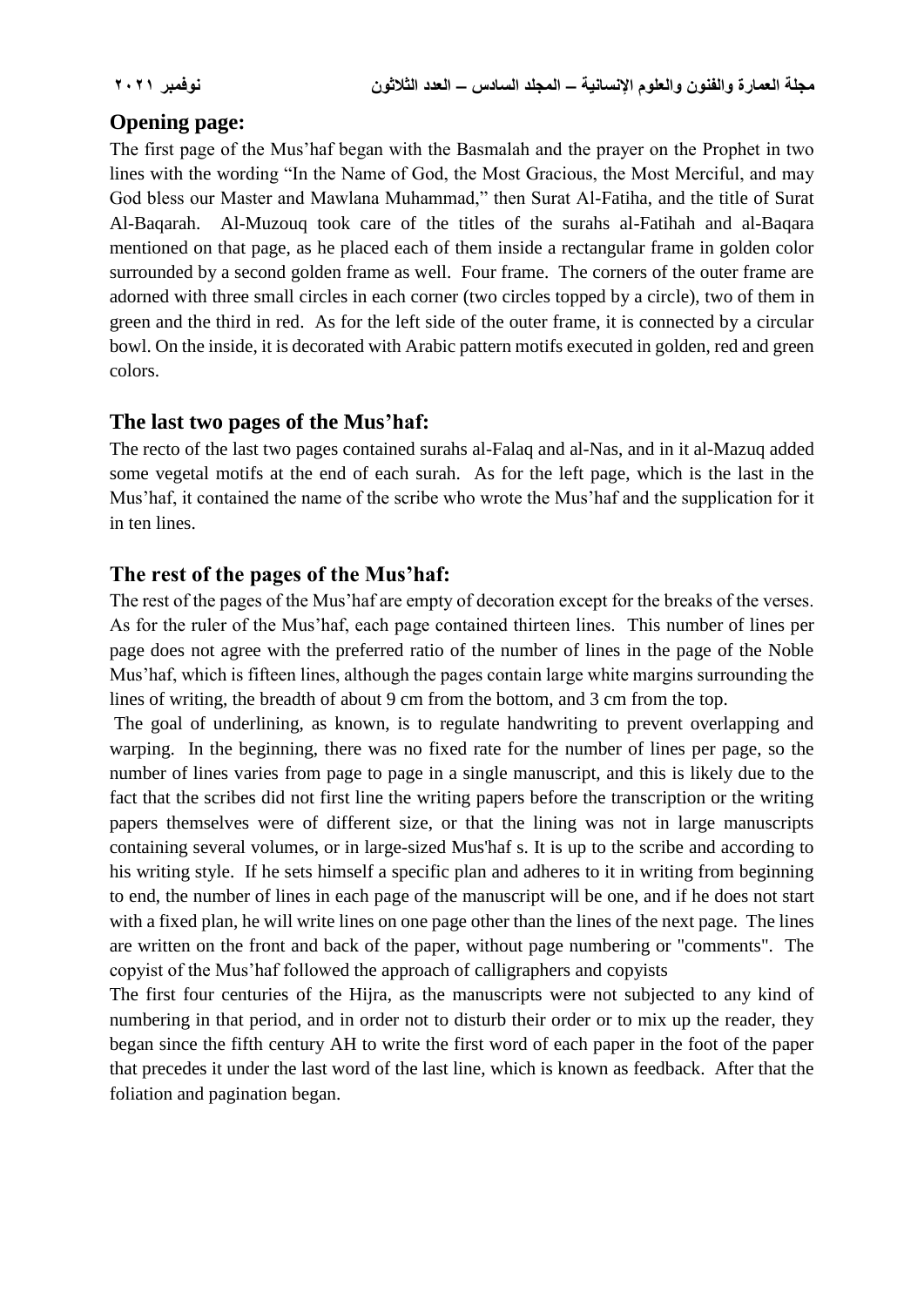# **Surah titles:**

The titles of the surahs and their place of descent (Meccan or Medinan) were written in one line, and they were not distinguished from the Qur'an text except that they were executed with golden ink, while the Qur'an text was executed with black ink, with the exception of the titles of the surahs al-Fatiha and al-Baqara, as the name of the surah, the number of its verses, and the place of its descent were recorded with golden ink on a mulch of black, spiral branches, to which are attached small obliterated circles executed in red and green, the titles of the two suras are surrounded by frames previously described when talking about the opening page.

# **Font type:**

Since the Islamic conquest of the Maghreb and Andalusia and the spread of the Arabic language in that quarter, the Kufic script was the one used in writing, especially the writing of the Mus'haf. The use of Kufic script in writing the Mus'haf remained in the countries of the Maghreb and Andalusia until the century (5 AH / 11 AD). From the Kufic script began to derive the Moroccan calligraphy, which may have appeared in the 4th century AH / 10 AD. Then the Moroccan calligraphy began to develop, and it was derived from more than one line. There were many methods of Moroccan calligraphy in engraving on architecture and writing the surahs of the Qur'an, such as: Al-Maghribi and the Moroccan third, and the "simplified" script replaced the Kufic script in copying the Mus'haf. A large-scale codification appeared in important and dahir compositions, later known as "al-Majawhar" or "Fassi" script, and a modest script was used in the traditions known as the "Musnad".

The pages of the Mus'haf under study are written in simple Moroccan script. I also wrote the page of the conclusion, which contains the name of the calligrapher who commanded to write the Mus'haf and the date of the completion of his writing in the original Moroccan script (Fassi calligraphy).

# **Ink colors:**

The pages of the Mus'haf are written in black ink, except for the chapter headings and their details, so they are written with golden ink. The conclusion page was also written with a dark red ink. As for the signs of the figure, they were drawn with red ink, to distinguish them from the black text of the Qur'anic text, in order to facilitate the reading process. As for the hamza, it was executed with yellow ink.

The extension is what is written with it in any color, as well as ink, but the latter is distinguished by the fact that it is the color of blackness, and through what was found from the Moroccan Mus'haf s it was found that they were usually written in black ink that was dark or slightly faded, or with a solution of walnut peel, and the ink may be made from a fragrant substance, such as musk crumbs, rose perfume, saffron, amber and others. Ink has many types, and different colors, according to the materials from which they are made, or to which they are added. The Muslims in Morocco and Andalusia knew many types of ink, in terms of the materials used in its manufacture, use or name, and the diversity of ink used by Muslim scribes and writers, including scholars, papers and others, is due to multiple reasons, including: the diversity of materials used in its manufacture, and the quality of the manufacturer in placing the appropriate quantities for his industry and his mastery of that, and the method of preparation,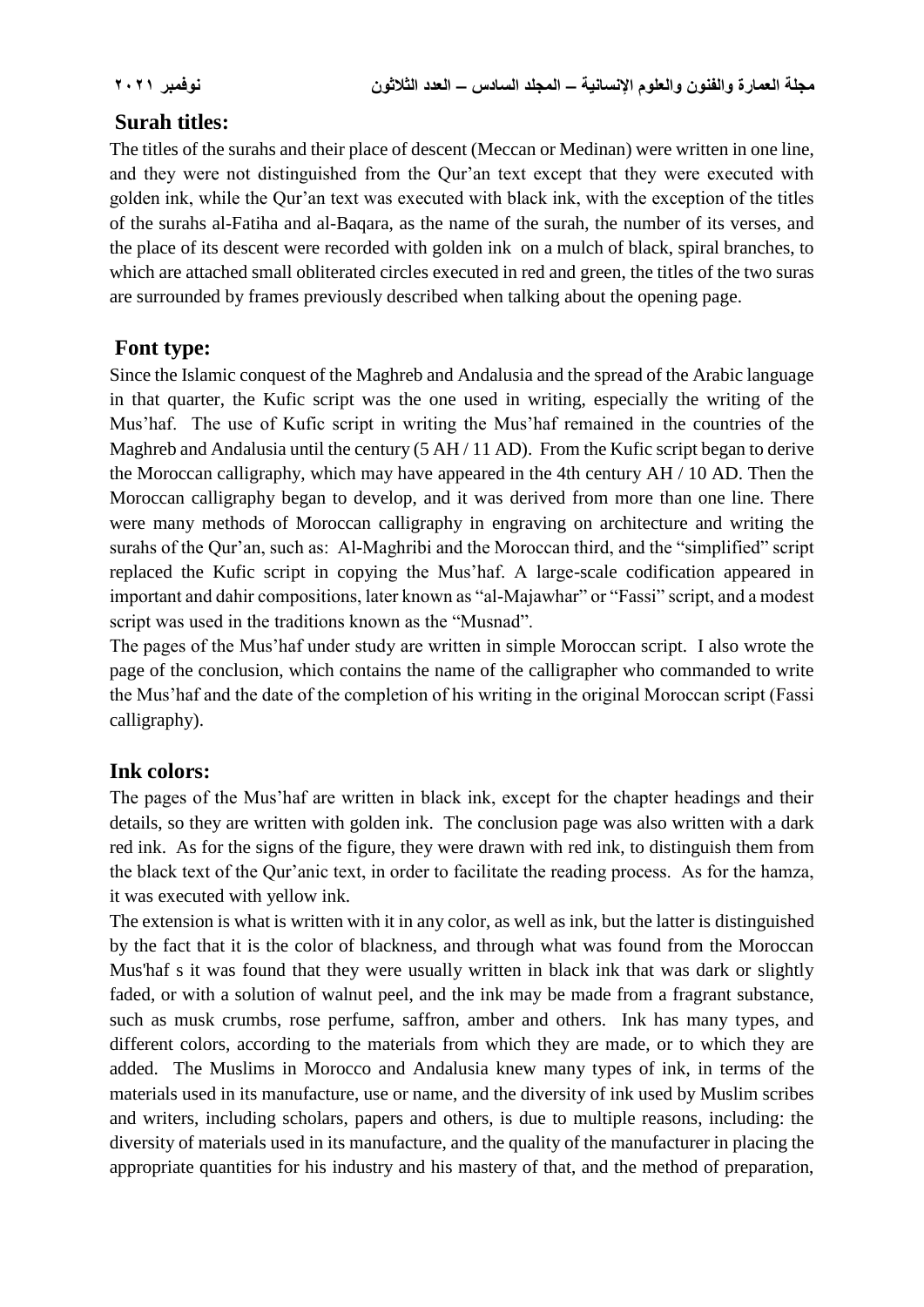and the gradient in mixing the materials used in its manufacture, and the method of cooking on fire or exposure to the sun or soaking and squeezing. The Muslims distinguished between ink that is suitable for writing on leather, and ink that is suitable for writing on paper, as each had its own way of manufacturing and its components. Al-Qalousi referred to the types of durations that are suitable for writing materials.

As for the colors of the ink used in the shape markers in the Mus'haf s of Morocco and Andalusia, they mostly corresponded to the colors used by the people of Medina. Abu Amr Al-Dani said: The people of Medina used it in ancient times and its modern color in the points of their Mus'hafs, they used red and yellow only; As for the redness of the movements, the stillness, the emphasis and the softening, and the yellowishness of the hamzat in particular. As for pointing the Mus'haf s in black from ink and other things, rather he forbade it and deny it, following the example of the one who started the points from the predecessor, and following him the use of that dye that contradicts the color of the ink, as there was no change in the shade nor confusion, and blackness would not happen in it. This is what was followed in the Mus'haf under study as previously mentioned.

#### **Commas and tags:**

The Mus'haf in question contained only two types of separator decorations: the first is the verse separators, and consisted of three adjacent almond shapes (two on top of one), executed in golden yellow, with a white in the middle, meaning not blurred, and sometimes the almonds were surrounded by a black outer frame, sometimes surrounding the inner white. The frame is red in color, and sometimes it contains both of them together, and some of them are devoid of the both of them. Three small, blurred circles were executed in red except at the breaks of the verses of Surat Al-Fatihah, as their circles were executed in green to distinguish them, and a small straight line emerges from the upper amygdala, ending with a yellow-blurred circle except in Surat Al-Fatihah, which was executed in green. As for the separators specified for the parts, parties, halves, and quarters, they are composed of a small, almond-shaped, yellowish jar that contains a small white inside, and is identified on the outside with black ink.

#### **Gilding:**

The art of gilding in particular has been associated with Arabs and Muslims since its inception with the Mus'haf s, and this connection remained present throughout the first centuries of Islam. As a result of the Mus'haf is being devoid of decorations and drawings, their gilding usually took the form of writing in gold water. The gilding did not extend to calligraphy except in a limited scope that did not go beyond writing titles. Then the decoration played its role in the Mus'haf in different places: in the breaks of the verses, in the breaks of the surahs, in the side margins, in the pages that precede the Qur'anic text and that come after its end, and in the beginning and the conclusion of the Mus'haf, as well as in engraving and gilding the leather of the Mus'haf. These decorations were initially met with strong opposition from some clerics, but this opposition did not prevent the use of the decoration in the Mus'haf, and it knew its way to it, and it began to develop in its shape through the ages, and the decoration of the entire pages of the Mus'haf did not appear until the 4th century AH / 10 AD) and that in the opening and conclusion of some Mus'haf s.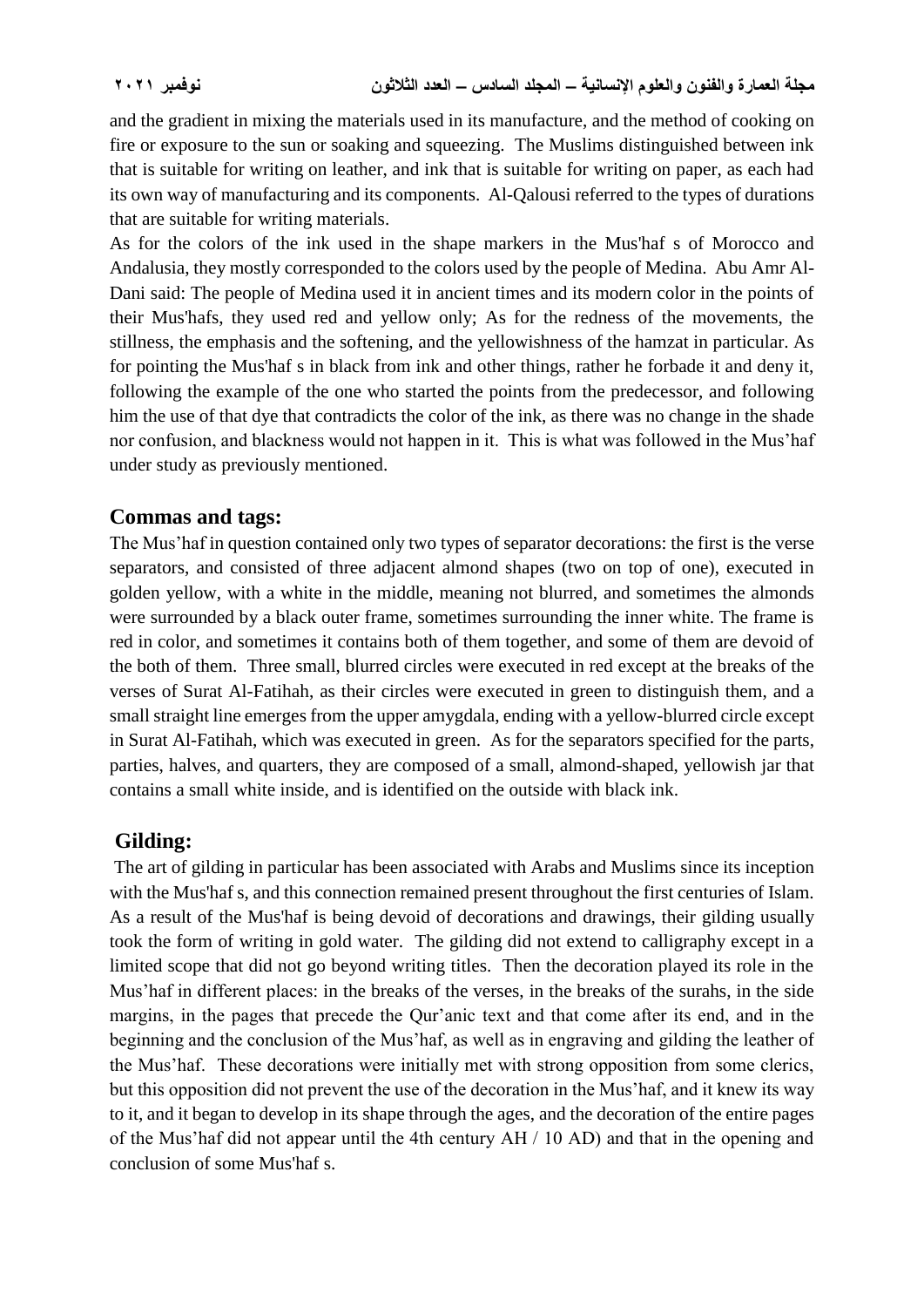#### **Lashes of the Mus'haf:**

In the Islamic West, the interest in binding the Noble Qur'an and books was great. Moroccans and Andalusians had a great interest in books and Mus'hafs, restoring, maintaining and preserving them in leather wallets and wooden boxes. So the binding industry has reached an advanced and sophisticated stage of improvement and perfection, and has become a special character that distinguishes it from others. The rulers 'interest in books, their binding and their sweetening had a great impact on the prosperity of this industry, and one of the greatest evidences for this was the interest of the Almohad Caliph Abd al-Mu'min ibn Ali (527-558 AH / 1133-1163 CE) to binding and sweetening the Mus'haf "Othman bin Affan" which was given to him by the people of Cordoba, and he celebrated his acceptance. In Marrakesh, a great celebration was made for it, and a cupboard and membranes were decorated with gold and silver and studded with types of rubies and precious stones, which was incompetent in terms of goodness and value.

The first image of travel in Morocco was similar to its counterparts in the rest of the Islamic world, which is placing the book between two boards of wood perforated in two places far apart from the side of the base, and a thin thread passes through each hole, and then this simple method developed after the leather entered the packaging industry and began expanding its use, and then it became known as binding.

The skin of the Mus'haf under study is dark red, and has the same size as the pages, as it is 41 cm in length, 29 cm in width, and 10 cm in tongue. It is adorned with a navel or a lobed bowl inside it with branches, leaves and plant flowers, and the navel ends at each of its upper, lower and left end with an eight-petal rosette, hanging from each pendent rosette in the form of a goblet in the form of a sepals-shaped, decorated with vegetal motifs. From each rosette is a straight line up and down, with a rosette similar to the previous ones, and it ends with three rosettes that take a hierarchical shape (two veins surmounted by one).

As for the two sides of the navel, which is in the middle of the skin of the Mus'haf, there emerges from each side a straight line that ends in three rosettes that also have a pyramidal shape. Those navels and bowls are drawn inside a rectangle consisting of two straight lines, and the corners of the rectangle are adorned from the inside with three rosettes in each corner of an inverted pyramid shape (a rosette topped by two veins). The two straight lines forming a rectangle intersect in the four corners of the Mus'haf skin and form four squares decorating each similar square and those above and below the navel. Such decorations are repeated, consisting of straight lines and rosettes in pyramidal formations, and in bakariah on the skin of the Mus'haf. The decorations are all pressure applied.

In addition to the above, the study deals with the method of drawing words as well as the style of drawing letters.

#### **Conclusion:**

The study revealed that a Moroccan Mus'haf written in Simplified Moroccan script which is being published for the first time. The researcher also explained the extent of the care and attention given by the people of the Islamic West to copying Mus'hafs and caring for them.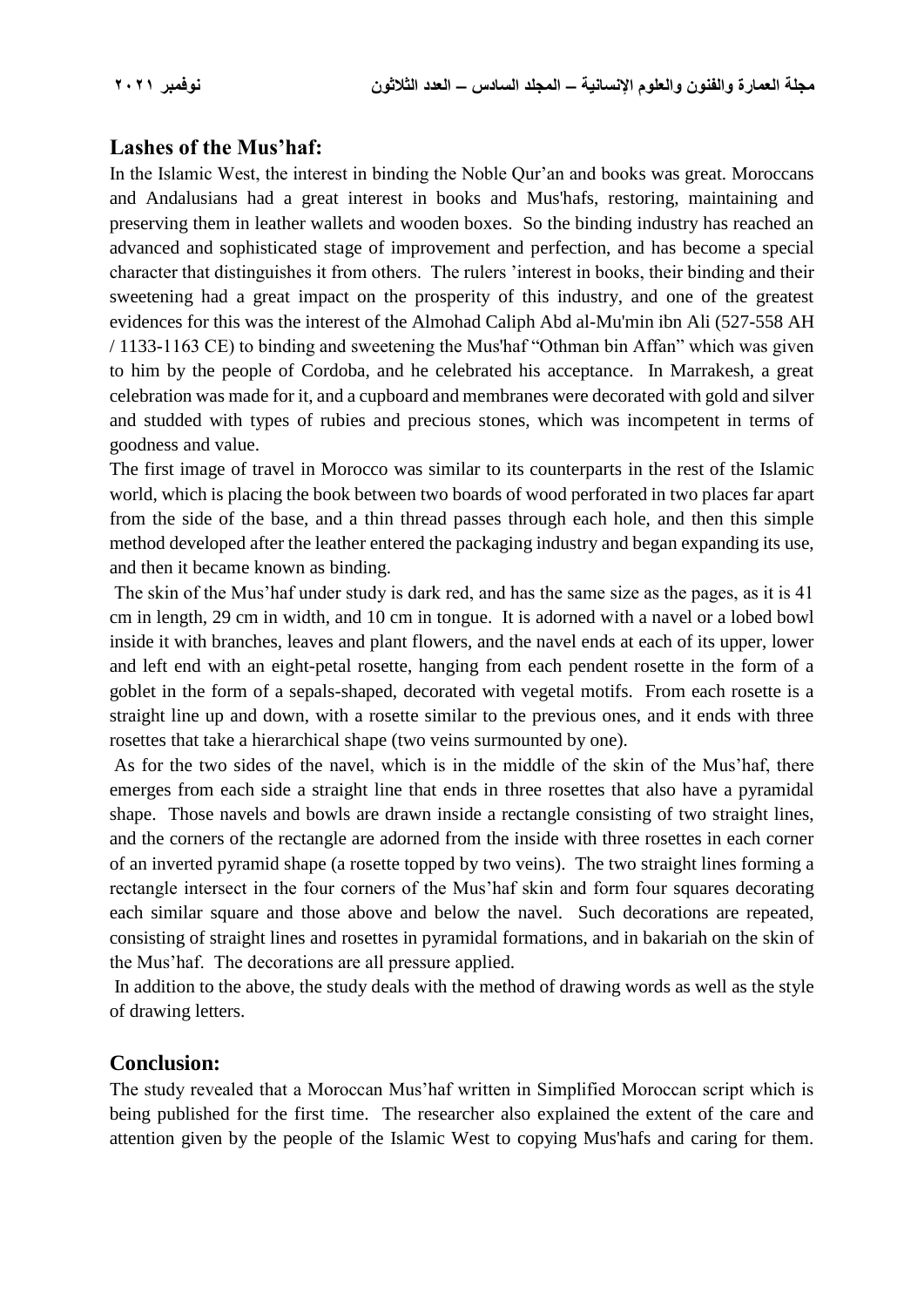Rulers, scholars, and common people, as well as women, were equal in that. She also explained that the first appearance of the Arabic book in the Islamic West was in the city of Kairouan.

The study showed that the Mus'haf s took three forms in their external appearance: a shape close to the square, a shape in which the width increases the height (the horizontal Mus'haf), and a form that increases the height over the width (the vertical Mus'haf). This last form is the most used and common one, and it is the form of the Mus'haf under study. The study also showed that the measurements of the Mus'haf followed the virtuous ratio in the beauty of the rectangle, in which the width is two-thirds of the length. It also showed that the first appearance of paper (kaghad) in the lower Maghreb was during the era of the Aghlabids, i.e. the middle of the century (3 AH / 9 CE), but it spread and became widespread in Morocco and Andalusia in the century (5 AH / 11 AD). It also showed that the Mus'haf s in the Islamic West were first written on parchment, and although paper replaced parchment since the 5th century (AH / 11th AD), it nevertheless remained used in writing Mus'hafs alongside paper until the century (9 AH / 15 AD). It also became clear that the Moroccans were using locally made paper, in addition to using varieties of paper imported from abroad. Especially in some periods of weakness and turmoil.

The study showed that the ruler of the Mus'haf consists of thirteen lines. This number of lines per page does not agree with the virtuous ratio of the number of lines in the page of the Noble Mus'haf, which is fifteen lines. It also became clear that the Mus'haf was not numbered or has comments to indicate the order of the pages. It also showed that the Kufic script was used in writing in the Islamic West, especially in writing the Mus'haf. The use of Kufic script in writing the Mus'haf remained in the countries of the Maghreb and Andalusia until the century (AH 5th / AD 11th). She also explained that the Moroccan script was derived from the Kufic script, and that it began to appear in the 4th century AH / 10th AD, and since the 5th AH / 11AD century (AD), the "Moroccan Simple" script replaced the Kufic script in copying the Mus'haf.

The study showed that the pages of the Mus'haf were written in black ink, except for the chapter headings and their data, so they were written in golden ink. They also wrote the conclusion page with a dark red ink. As for the signs of the figure, they were drawn with red ink to distinguish them from the text of the Qur'an's words to facilitate the reading process. As for the hamza, it was executed with yellow ink. She explained the colors of the ink used in the Mus'haf under study and in the Mus'haf s of Morocco and Andalusia generally corresponding to the colors used by the people of Medina. It also clarified that the margins of the pages of the Mus'haf are free of any annotations, comments, or decorations, and that is due to the hatred of some clerics to the sweetening and gilding of the Holy Qur'an, on top of that the prevailing royal doctrine in the countries of the Maghreb and Andalusia.

The study showed that the Mus'haf s in general specialized in the specificity of drawing some of their words in a way that sometimes contradicts the rules of orthography, then the Moroccan Mus'haf s were specialized in the specificity of Warsh and Qaloon on Nafe's narration, and it is a narration that differs many times in pronouncing some letters and words to a degree that differs with the way they are drawn, while it is consistent at other times with the rest of the Mus'hafs of the Islamic world. This was explained in detail. It also showed the style of drawing letters in line with the Moroccan simplified script and its characteristics that are unique to some of them and in some other cases, they agree with the rest of the lines. She also explained the extent of the distinctiveness of the binding or travel industry in the Islamic West, as well as the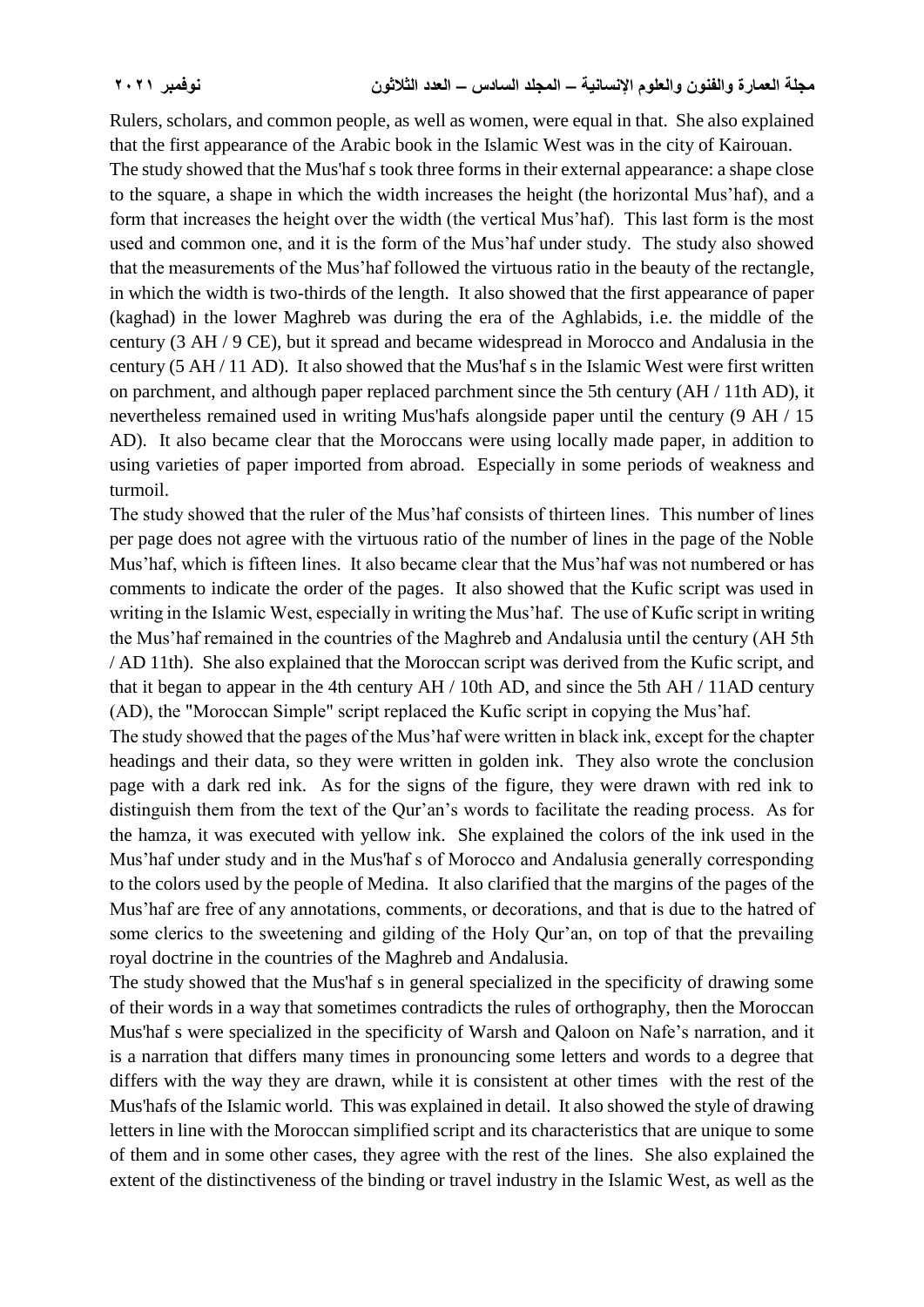influence on the leather of the Moroccan Mus'hafs. She also explained that the century (AH 7th / AD 13th) was the height of the brilliance of manuscript industry in the Maghreb countries.

#### **References:**

 Afa, Omar wa Maghrwai, Mohammed. Alkhat almaghrebi: tarekh, wakee wa afaak. Wezarat alawkaf wa alshoun alislamia, Almaghreb. 2007.

 Ihkeli, Nabil. Alrasm alothmany wa abadeh alsawtea. Magesteer, kolat aladab wa alolom alensanea, Gameat kasde merbah borakla, Algazaer. 2009.

 Bakhty, Malika. "Altaster wa ikhrag alsafha fi makhtotat algharb alislami". Targamat: Murad Tadghout, Magalat mahaad almakhtotat alarabia, mg55, g1, 2011. pp.53-78.

• Benbine, Ahmed Shaouki. Tarekh khazaen alkotob belmaghreb. Targamat: Mostafa Touby, Almatbaa wa alwaraka alwatania, Marrakech. 2003.

- Algabouri, Yahya. Alketab fi alhadara alislmia. Dar algharb alislamy, Beirut. 1998.
- Geneva, Mary. "Altakebat fi almakhtotat alarabia". Targamat: Taha Mostafa, Magalat alwaee alislamy , alisdar 79, 2014. pp. 580-635.

 Gokarsha, Aaeda. "Rouea mostahdatha lesraa almakhtotat alislamia llmadrasa alarabia fi asr alfenon alrakamea". Magalat alemara wa alfenon wa alolom alensanea, mg 5, a 22, 2020. pp. 208-229.

• Hamidi, Hadoun and Nasr, Bin Dawood. "The technical side of the Middle Moroccan lines: the reflection model". Mujazat Mukoun, 10.1, No. 2, December 2018. R 214-227.

 Hassani, nablea. "Moshaf Abdi basha belgamee alkaber fi Algazaer". Derasat fi athar alwatan alaraby, mg 16, adad 16, 2013. pp. 1203-1219.

 Alhassani, Mohammed Abdel Hafeez. Alkhat almaghreby baen altagreed wa altagseed. Matboaat Amena Alansari, Fes. 2013.

 Alhalougy, Abdul Sattar. "Alketab alaraby almakhtot fi nashateh wa tataoreh ela akher alqarn alrabee alhegry". Magalat alwaee alislamy , alisdar 79, 2014. pp 63-96.

 Hanash, Edham Mohammed. "Khotot almsahef: Eshkalet altareef wa hodod altasnef". Magalat mahaad almakhtotat alarabia, vol 54, g 2, November 2010. pp 22-55.

 Al-Ramah, Murad. "Tasafer maktabet Alkaeroan alateka". Aamal almotamer althany lemoasassat alforkan lltorath alislamy benwan "Derasat almakhtotat alislamia baen etebarat almada wa albashar" , Moasassat alforkan lltorath alislamy, London, 1997. pp. 135-150.

 Zober, Baalli. "Senaat almakhtot fi beld algharb alislamy baen alwaraka wa altahkek". Daoreat madarat altarekhea, mogalad 1, adad 2, Yunea 2019. pp. 182-206.

 Saeed, Khaer allah. Mawsoat alwaraka wa alwraken fi alhadara alarabia alislamia. Moasast alenteshar alaraby, Beirut-Lebanon. 2011.

 Sayed, Ayman Fouad. Alketab alaraby almakhtot wa elm almakhtotat. Aldar almasrea alebnania, Alkahera. 1997.

 Shabbah, Mohammed. Enaet ahl alandalous belmoshaf alshareef men alfath alislamy wla sokot Granada. Magester, Loleat aloloum alislamia, Gameat Algazaeer. 2015.

 Bin Sherifa, Mohammed. "Nazrra hawl alkhat alandalousi". Nadwat almakhtot alaraby wa elm almakhtotat, Manshourat koleat aladab wa aloloum alensania, Alrebat, 1994 pp. 73-85.

 Shashen, Ramadan. "Tatawor horod almatn fi almakhtotat alislamia". Targamet: Taha Mustafa Amin, Magalt alwaee alislamy alkouaitea, alesdar 79, 2014. Pp. 519-562.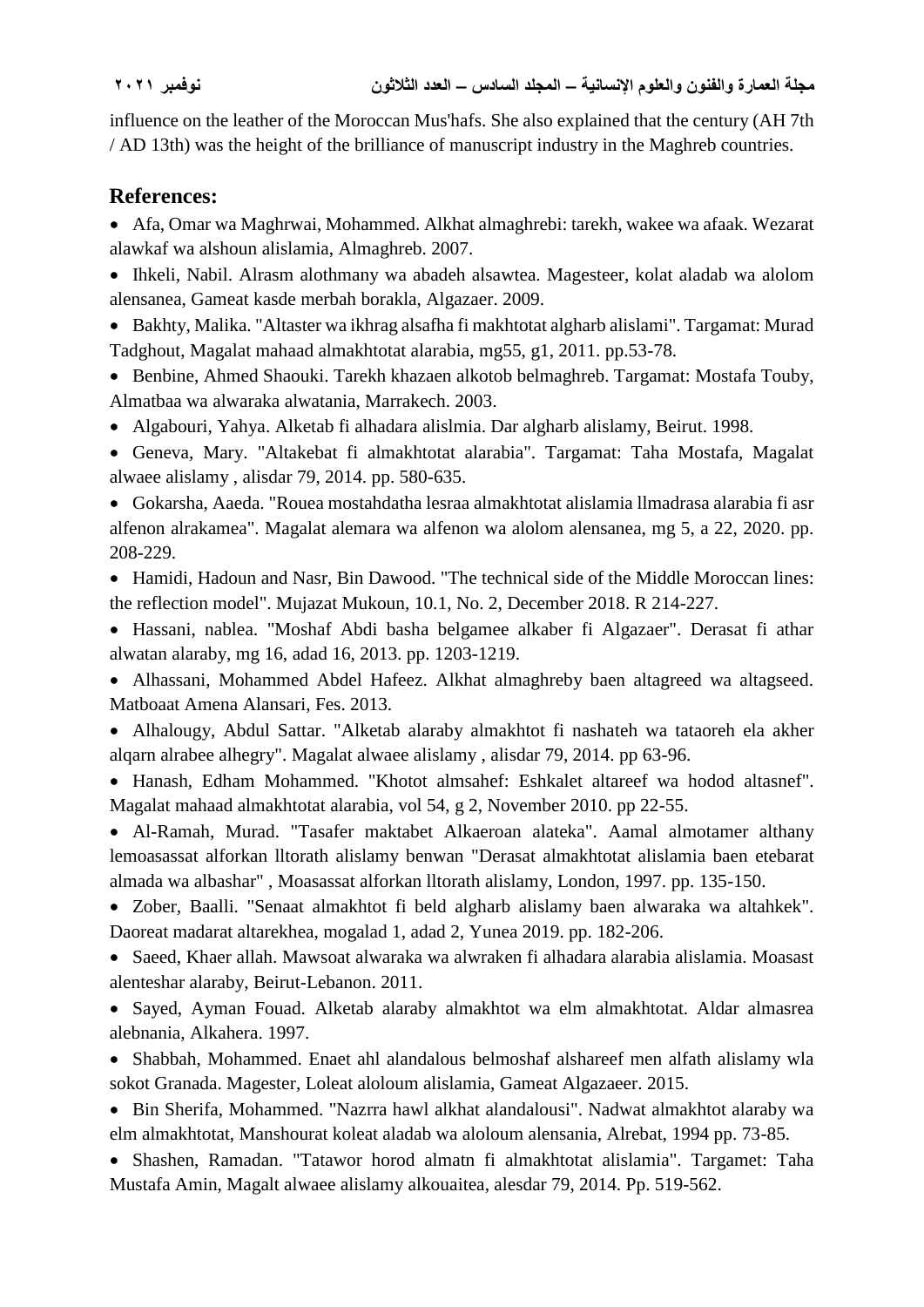Al Sadeq, Mohammed. "Gamalet alkhat almaghreby". Bahth manshour fi ketab "Altarekh wa alfeqh: Aamal mohdah ela almarhoum Mohammad Manuni", Tanseq: Mohammed Haji, Manshourat koleat aladab wa aloloum alensania, Alrebat, 2002. pp. 173-183.

 Alsafi, Mohammed. "Wakee almakhtot almaghreby baen alfahrasa wa altahqeq wa alrakmana". Dawreat Kan altarekhea, alsana 12, aladaad 43, Mares 2019. Pp. 10-27.

 Altabaa, Iyad Khalid. Almakhtot alaraby derassa fi abaad alzaman wa almakan. Manshourat alhaea alama alsourea llketab, Damascus. 2011.

 Altobi, Mustafa. "Almakhtot alarabi alislamy baen alsenaa almadea wa elm almakhtotat ". Magalat mahaad almakhtotat alarabia, m 55, g1, May 2011. Pp. 9-52.

 Abdul Sattar, Atef. "Alkhat alarabi". Dawreat Kan altarekhea, alsana 11, aladaad 40, June 2018. pp. 10-19.

 Abdul Qader, Raboh. "Alwaraka fi alandalous maben alkarn 4-7h/ 10-13m Keraa fi almadlolat wa alshwahed". Magalat alolom alegtmaeea wa alinsanea, Gameat Mohamed bo Daeeaf belmasalla, a 13, 2017. pp 187-212.

 Abdul Qader, Mohammed. "Almaktaba altounisia wa elakateha belmakhtot alarabi". Magalat mahaad almakhtotat alarabia, mogalad 17, g1, t 2, 1997. pp 179-187.

 Abdul Wahab, Hassan Hosni. "Abardy wa alrek wa alkaghed fi ifriqia altounisia". Magalt alwaee alislamy alkouaitea, alesdar 79, 2014. pp 161-176.

 Othman, Mohamed Abdel Sattar. "Moshaf belkeraat alsabe bgazerat shandawel bmiser" Megalat alosour, mogalad 80, g1, 1993. pp 143-190.

 ------ Malameh arabia fi shwahed kobour masrea "Derasa men khelal nasher tesaa shawahed kobour fi Sohag", Megalat kpleat aladab besohag, adad 16, 1994, pp. 123-196.

 Aglan, Amer. Almasaged algamea bmadenat Tunis fi alasr Alhafsi. Magester, Koleat aladab, Gameat Sohag. 2011.

 Omar, Ashraf and Mozali, Ghala. "Alwaraq: Tarekhoh wa tataworh" Cybrians Journal, adad 44, December 2016. Pp 1-21.

 Omran, Hamdi Bakhit. "Alkhasaes alloghawea llnokosh alktabea lmgmoa men shwahed kobour gbanat Aswan alslamia". Megalat koleat aladab beqena, Gameat ganwb alwaidi, adad 11, 2001. pp 13-44.

 Qasim, Lamia. "Alhorouf alarabia kaequna basarea fi tasmem alalamat altegarea" Megalat alemara wa alfonoun wa aloloum alinsanea, mg 4, a17, 2019. pp.387-403.

 Kadoury, Ghanem. "Moazana baen rasem almoshaf wa alnokosh alarabia alkadema". Megalat almawred, mg 15, a 4, 1986. pp 27-44.

 Alqata'ni, Huda. Alwaraqa wa alwarqoun fi aldawla alabasia wa atharoha fi alhadara alislamia. Magester, Koleat aladab, Gameat Benghazi. 2017.

 Alkalawi, Nasser. "Fonoun tagleed alkotob fi alasr alothmani". Derasat fi athar alwatan alaraby, mg 12, adad 12, 2009. pp 1183-1232.

 Loufdai, Helen. "Senaat alwaraq fi alalam alislami". Targamet: Murad Tagut, Megalat maahad almakhtotat alarabia, mg 54, g 1, May 2010. pp 209-229.

 Alosafer, Abdul Aziz Bin Mohammed. Almakhtot alarabi wa shea men kadaeah. Dar Almarekh llnasher, Riyadh. 1999.

 Almashokhy, Abed. "Alheber wa almedad fi altorath alaraby". Megalat maahad almakhtotat alarabia, mg 55, g 1, May 2011. pp 109-165.